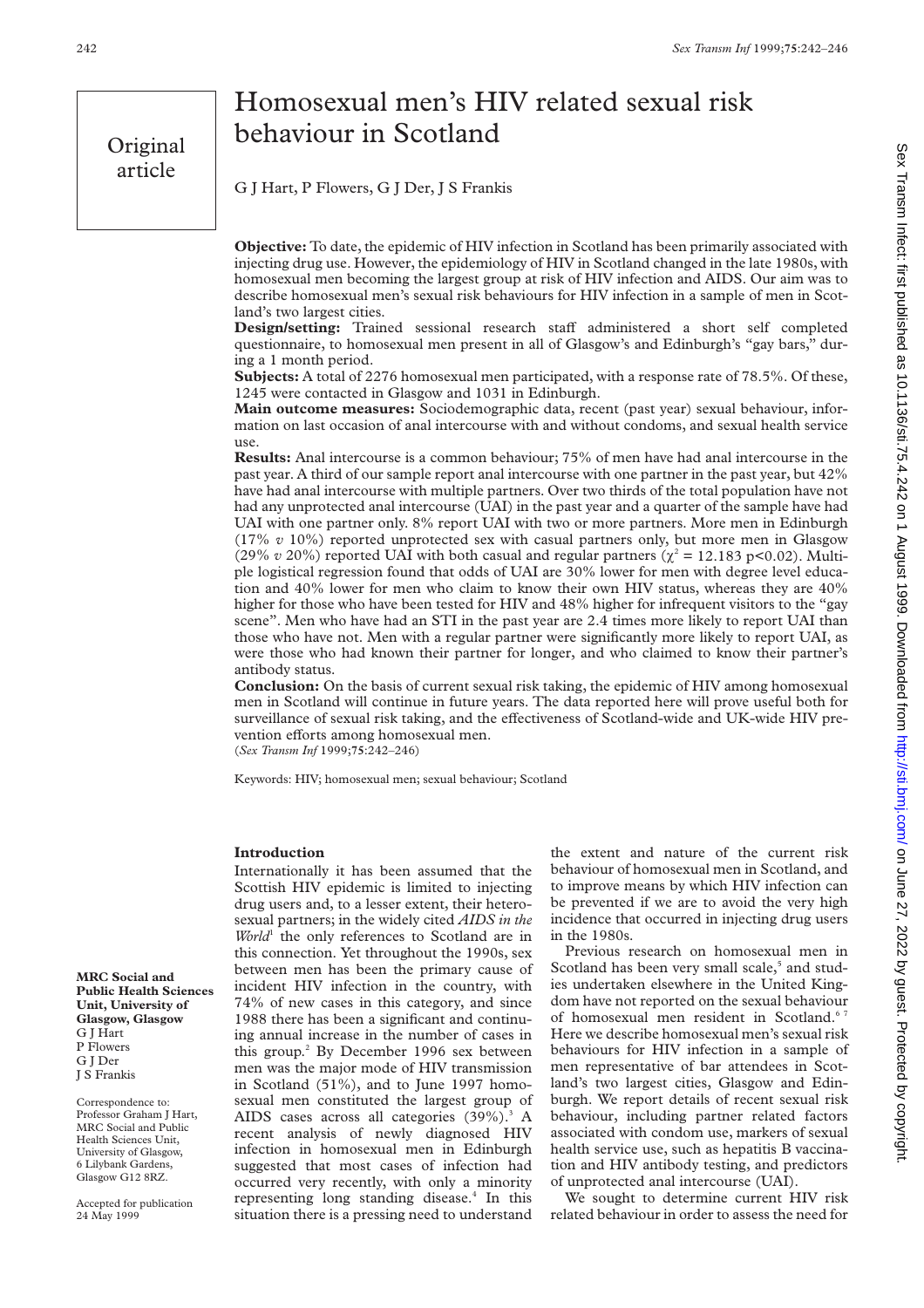a targeted intervention, and to provide baseline information against which intervention efficacy could be measured in the future. These data will prove useful in monitoring HIV related risk behaviour of homosexual men over time. The study offers a knowledge base for homosexual men's sexual behaviour in Scotland, and contributes to a broader understanding of homosexual men's sexual behaviour in the United Kingdom generally.

## **Methods**

BAR CENSUS AND SURVEY

The study took place in Glasgow and Edinburgh between December 1995 and November, 1996. Although only 45 miles apart, the two cities are perceived as enjoying quite distinctive social and cultural milieux. Both cities, and the towns and villages between and near them, constitute Scotland's "central belt," in which 75% of the country's 5 million people live and work; the cities' "gay bars" also attract men from many parts of Scotland.

We took, as a model for our work, elements of a US study<sup>8</sup> in which great care was taken to identify bars and streets where homosexual men congregate in order to achieve, through time and location sampling, data representative of the gay bar going population. In December 1995 we undertook a census of the number of men attending Glasgow's five gay bars during the course of a week, and repeated this in Edinburgh's five gay bars in October 1996. These censuses suggested that it would be practicable to survey a large population of men in gay bars. Men visiting gay bars in Glasgow in January 1996 and in Edinburgh in November 1996 were approached by trained sessional research staff and asked to complete a short self questionnaire which included demographic data, recent (past year) sexual behaviour, information on last occasion of anal intercourse with and without condoms, and sexual health service use. Bars were surveyed either in the early evening (7.00–9.30 pm) or late evening (9.30–12.00 pm), but no bar was surveyed twice in an evening. Thus, with five bars, two "census" points, and 14 nights, a total of 140 visits were made to bars in the two cities. In Glasgow, 1245 of the 1619 men who were approached (77%) participated, and 1031 of the 1295 men (80%) approached in Edinburgh completed a questionnaire. This gave a total of 2276 men and a response rate of 78.5%, with no significant difference in response rates between the two cities.

#### DATA ANALYSIS

Data are reported here both for the population as a whole, and where appropriate by each city. We identify statistically significant differences between Glasgow and Edinburgh on the variables reported wherever these arise. The Pearson  $\chi^2$  test with a single degree of freedom was used for bivariate comparisons unless otherwise stated and multiple logistic regression was used to produce adjusted odds ratios and to assess their significance.

#### **Results**

DEMOGRAPHIC PROFILE AND RECRUITMENT

Table 1 describes the demographic and recruitment characteristics of men in the study. The age range of the sample was 16–65 years, with a mean age of 31, and a median age of 30 (SD 8.52). Over half the sample was in the age range 26–36, and most were well educated and from the higher socioeconomic groups; 1710 (77%) were currently in employment, 217  $(10\%)$  of men were unemployed, 257  $(11\%)$  of men were students, and 39 (2%) had retired.

Because the study took place in two geographically separate cities, men were clearly differentiated by the bar in which they were recruited and by area postcode. It should be noted that nearly one fifth of the men gave Scottish area postcodes other than Glasgow or Edinburgh. However, there were no significant differences with regard to other demographic characteristics except in relation to social class; more men in Glasgow came from manual social classes ( $\chi^2 = 15.86$ , p<0.0004). Most men are frequent visitors to their respective cities' "gay scenes," with 87% attending bars at least twice a month.

### RECENT SEXUAL RISK BEHAVIOUR

This is a sexually active population, as can be seen by the results reported in table 2. Over three quarters of the men have had two or more partners, and the majority report anal intercourse in the past year; 42% report anal intercourse with two or more partners in the past year.

Over two thirds of the total population have not had any unprotected anal intercourse in the past year. A quarter of the sample had had unprotected intercourse with one partner only, but 8% report UAI with two or more partners.

| Description            | Glasgow<br>(%) | Edinburgh<br>(%) | Total<br>(%) |  |
|------------------------|----------------|------------------|--------------|--|
| Age (years)            | $n = 1230$     | $n = 1020$       | $n = 2250$   |  |
| $16 - 25$              | 27             | 28               | 28           |  |
| $26 - 30$              | 27             | 24               | 26           |  |
| $31 - 36$              | 24             | 22               | 23           |  |
| 37 or older            | 22             | 26               | 24           |  |
| Social class           | $n = 1052$     | $n = 877$        | $n = 1929$   |  |
| I and II               | 53             | 51               | 52           |  |
| III N and III M        | 32)            | 39               | 35           |  |
| IV and V               | 15)            | 11               | 13           |  |
| Highest educational    |                |                  |              |  |
| qualification          | $n = 1100$     | $n = 920$        | $n = 2021$   |  |
| Secondary              | 30             | 29               | 29           |  |
| Further/vocational     | 33             | 32               | 33           |  |
| Degree/postgraduate    |                |                  |              |  |
| qualification          | 37             | 39               | 38           |  |
| Area postcode          | $n = 1204$     | $n = 955$        | $n = 2159$   |  |
| Glasgow                | 71             | 4                | 41           |  |
| Edinburgh              | 3              | 77               | 36           |  |
| Rest of Scotland       | 21             | 12               | 17           |  |
| Rest of UK             | 5              | 7                | 6            |  |
| Bar in which recruited | $n = 1239$     | $n = 1014$       |              |  |
| Α                      | 33             | 34               |              |  |
| B                      | 19             | 23               |              |  |
| C                      | 17             | 19               |              |  |
| D                      | 16             | 18               |              |  |
| E                      | 15             | 7                |              |  |
| Frequency of visits to |                |                  |              |  |
| "gay scene"            | $n = 1244$     | $n = 1010$       | $n = 2234$   |  |
| $\leq 1$ per month     | 2              | 3                | 3            |  |
| 1 per month            | 11             | 12               | 11           |  |
| $2-3$ per month        | 31             | 30               | 31           |  |
| $1-2$ per week         | 40             | 42               | 41           |  |
| 4-5 per week           | 16             | 14               | 15           |  |
|                        |                |                  |              |  |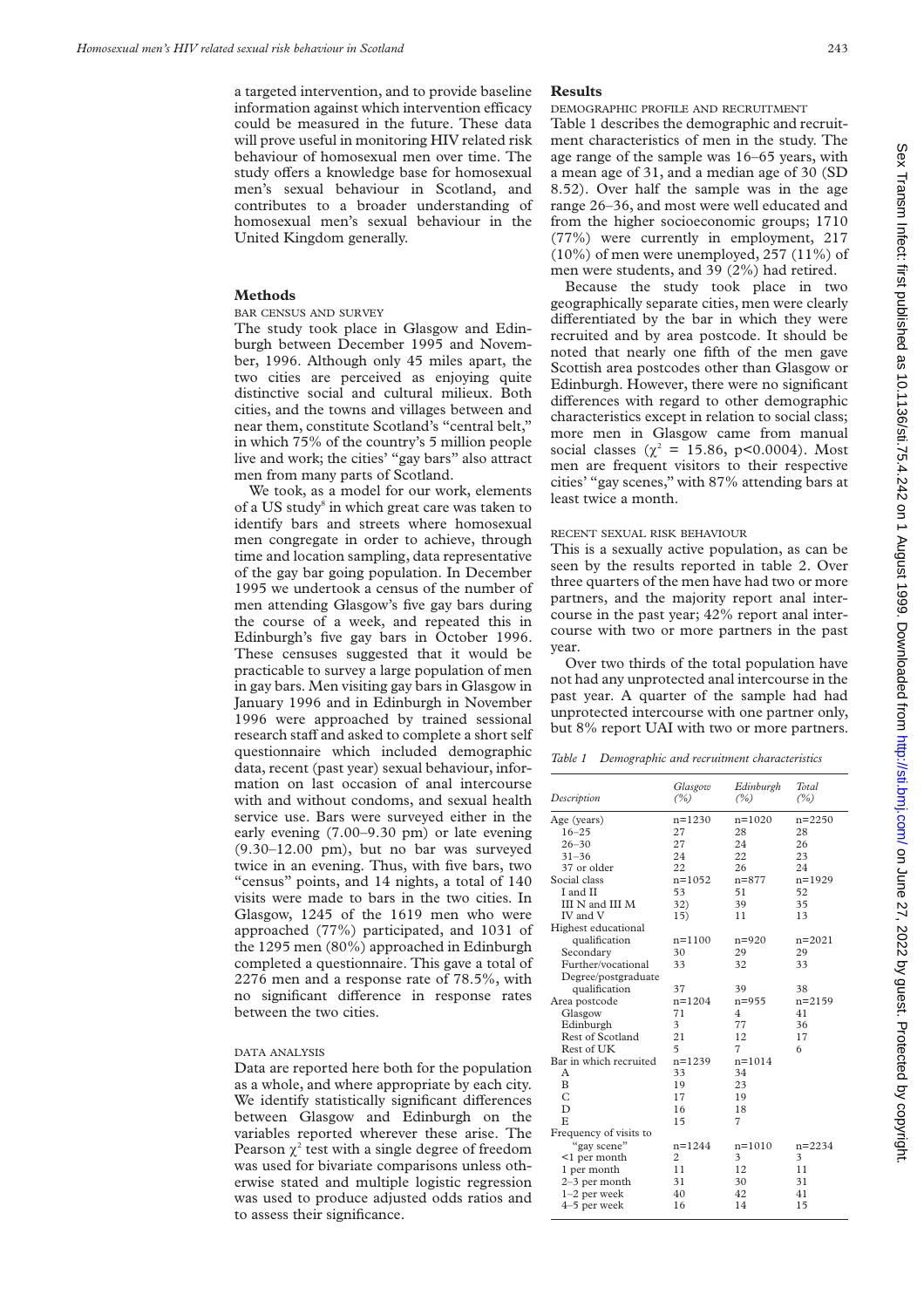*Table 2 Sexual behaviour in the past year Glasgow and Edinburgh samples combined (n=2223)*

| Sexual behaviour                      | <b>Total</b>     |    |  |  |
|---------------------------------------|------------------|----|--|--|
|                                       | $\boldsymbol{n}$ | %  |  |  |
| Number of partners                    |                  |    |  |  |
| None                                  | 57               | 3  |  |  |
| One                                   | 468              | 21 |  |  |
| $2 - 5$                               | 704              | 32 |  |  |
| 6 or more                             | 991              | 45 |  |  |
| Total                                 | 2220             |    |  |  |
| Number of anal intercourse partners   |                  |    |  |  |
| None                                  | 563              | 25 |  |  |
| One                                   | 736              | 33 |  |  |
| $2 - 5$                               | 636              | 29 |  |  |
| 6 or more                             | 288              | 13 |  |  |
| Total                                 | 2223             |    |  |  |
| Unprotected anal intercourse partners |                  |    |  |  |
| None                                  | 1496             | 68 |  |  |
| One                                   | 528              | 24 |  |  |
| $2 - 5$                               | 152              | 7  |  |  |
| 6 or more                             | 31               | 1  |  |  |
| Total                                 | 2207             |    |  |  |
| Partner type (unprotected sex)        |                  |    |  |  |
| Regular                               | 396              | 62 |  |  |
| Casual                                | 81               | 13 |  |  |
| Regular and casual                    | 160              | 25 |  |  |
| Total                                 | 637              |    |  |  |

Of those reporting unprotected sex, approximately two thirds maintain that this occurred solely with regular partners, a further quarter reported this has occurred with both regular and casual partners, and approximately one in eight men in this group reported that UAI occurred with casual partners only. This means that of all the men in our survey, 18% report UAI with regular partners only, 7% had done so with both regular and casual partners, and almost 4% of the total sample reported UAI with casual partners only.

There were significant differences between men in Edinburgh and Glasgow in terms of the type of partner with whom they report having engaged in unprotected anal intercourse. More men in Edinburgh (17% *v* 10%) reported unprotected sex with casual partners only, but more men in Glasgow (29% *v* 20%) reported UAI with both casual and regular partners ( $\chi^2$ )  $= 12.183$  p < 0.02).

We compared younger men (16–25 years) with older men (26+). Younger men were significantly more likely to report more sexual partners in the past year  $(\chi^2 = 11.712,$ p<0.009), more anal sexual partners in the past

*Table 3 Partner related factors associated with last occasion of protected and unprotected anal intercourse, for men who reported some anal intercourse in past year*

| Context                           |                  | Protected (condom) |                  | Unprotected    |                    |
|-----------------------------------|------------------|--------------------|------------------|----------------|--------------------|
|                                   | $\boldsymbol{n}$ | $\%$               | $\boldsymbol{n}$ | $\%$           | $\chi^2$ , p value |
| Partner type                      |                  |                    |                  |                |                    |
| Regular romantic                  | 664              | 45                 | 463              | 64             |                    |
| New romantic                      | 172              | 12                 | 50               | $\overline{7}$ | 82.46,             |
| Regular, just sex                 | 173              | 12                 | 66               | 9              | < 0.00001          |
| One night stand                   | 387              | 26                 | 106              | 15             |                    |
| Anonymous                         | 81               | 5                  | 38               | 5              |                    |
| Total                             | 1477             |                    | 723              |                |                    |
| Knowledge of own HIV status       |                  |                    |                  |                |                    |
| Knew own HIV status               | 929              | 62                 | 383              | 64             | 0.57               |
| Did not know own HIV status       | 573              | 38                 | 219              | 36             | > 0.05             |
| Total                             | 1502             |                    | 602              |                |                    |
| Knowledge of partner's HIV status |                  |                    |                  |                |                    |
| Knew his HIV status               | 609              | 41                 | 328              | 55             | 32.91              |
| Did not know his HIV status       | 867              | 59                 | 267              | 45             | < 0.00001          |
| Total                             | 1476             |                    | 595              |                |                    |
| Mean length of acquaintance       |                  |                    |                  |                |                    |
| (months)                          | 9.2              |                    | 13.8             |                | < 0.001            |

year  $(\chi^2 = 19.833, \, p<0.0002)$ , and more unprotected anal sexual partners in the past year ( $\chi^2$  = 16.004, p<0.002).

In terms of other demographic factors, postcode was not associated with UAI although social class was. A greater proportion of men from manual social classes (35%) reported UAI in the past year compared with men from non-manual social classes (30.5%) ( $\chi^2$  = 4.822, p<0.03). Similarly there was a significant association between level of education and risk, in which those with higher educational qualifications were less likely to report UAI ( $\chi^2$ = 60.067, p<0.004).

## PARTNER RELATED FACTORS ASSOCIATED WITH ANAL INTERCOURSE

We asked men who reported anal intercourse in the past year to describe features of the last occasion they used a condom during intercourse, *and* the last occasion when no condom was used during this period. Men could complete either or both of these questions, depending on their sexual behaviour in the preceding year. These data are reported in table 3. Partner type varies when men report the last episode of unprotected versus protected anal intercourse. The last episode of UAI is most likely to have occurred with a regular romantic partner (64%) whereas most protected episodes (55%) occurred with other partner types. However, 27% of episodes of UAI were with non-regular partners, including new romantic partnerships, one night stands, and anonymous contacts. When analysis was restricted to only men who reported details of both unprotected and protected sex in the past year, this pattern of significant differences remained ( $\chi^2 = 20.79$ , p<0.001). Men were equally likely to report "knowing" their own HIV antibody status in protected and unprotected encounters. However, when it came to knowing their partner's HIV status, on the occasion of last using condoms, men were more likely to say they *did not know* their partner's status, compared with the last occasion of UAI, when more men knew their partner's status. Men describing their partner, on the last occasion of anal intercourse without a condom, reported knowing this man for a longer period of time than men reporting protected anal intercourse.

EXPERIENCE OF STIS, HIV TESTING, AND SEXUAL BEHAVIOUR

Table 4 demonstrates that there are significant differences between Glasgow and Edinburgh in terms of reported sexual health, with more men in Edinburgh reporting both lifetime and recent sexually transmitted infections. Edinburgh men were also more likely to have been vaccinated against hepatitis B and tested for HIV, with a greater proportion of Edinburgh men reporting testing more recently.

For the subsample of men who reported some anal intercourse in the past year, we also compared reported knowledge of HIV status (asked in relation to the last occasion of anal intercourse) with reports of HIV testing. Of 917 men who reported knowing their status on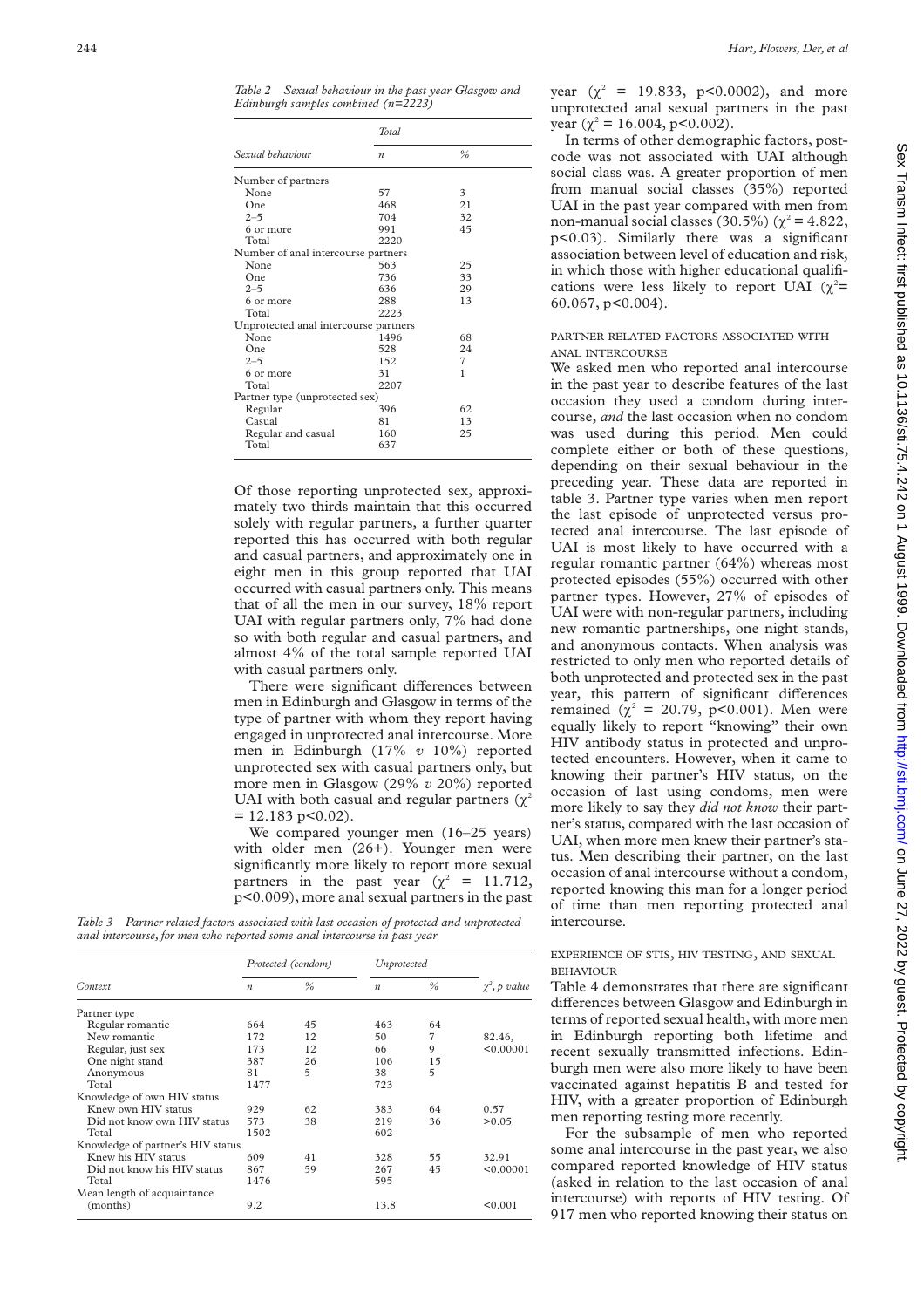| Experience of health services                                                                          | Glasgow<br>$n(\%)$                         | Edinburgh<br>$n(\%)$                       | Total<br>$n(\%)$                              | $\gamma^2$                          | p Value                                       |
|--------------------------------------------------------------------------------------------------------|--------------------------------------------|--------------------------------------------|-----------------------------------------------|-------------------------------------|-----------------------------------------------|
| Lifetime history of STI<br>STI in past year<br>Vaccination against hepatitis B<br>HIV antibody tested: | 390 (32)<br>116(9)<br>538 (44)<br>571 (47) | 420(41)<br>135(13)<br>535 (53)<br>551 (55) | 810 (36)<br>251(11)<br>1073 (48)<br>1122 (50) | 21.909<br>8.404<br>18.678<br>14.099 | < 0.00001<br>< 0.004<br>< 0.00003<br>< 0.0002 |
| Date of HIV antibody test:<br>1985-87<br>1988-90<br>$1991 - 3$<br>1994-7                               | 24(4)<br>55(10)<br>101(18)<br>369 (67)     | 21(4)<br>35(7)<br>76 (14)<br>408 (76)      | 45(4)<br>90(8)<br>177(16)<br>777 (71)         | 10.059                              | < 0.018<br>90(8)<br>177 (16)<br>777 (71)      |

*Table 5 Adjusted and unadjusted odds ratios of factors predicting unprotected anal intercourse in past year*

|                                       | Unadjusted |               |                  | Multivariate |               |  |
|---------------------------------------|------------|---------------|------------------|--------------|---------------|--|
|                                       | Odds ratio | 95% CI        | $\boldsymbol{n}$ | Odds ratio   | 95% CI        |  |
| Sociodemographic variables            |            |               |                  |              |               |  |
| Aged over 26                          | 0.83       | $0.70 - 1.07$ | 1628             |              |               |  |
| Manual social class                   | 1.25       | $0.99 - 1.57$ | 1414             |              |               |  |
| Unemployed                            | $1.60**$   | $1.14 - 2.22$ | 1616             |              |               |  |
| Degree level education                | $0.70***$  | $0.56 - 0.87$ | 1471             | $0.71***$    | $0.54 - 0.92$ |  |
| Infrequent visitor to the "gay scene" | $1.61**$   | $1.20 - 2.16$ | 1615             | $1.48**$     | $1.00 - 2.18$ |  |
| Ever had an STI                       | $1.29*$    | $1.06 - 1.58$ | 1625             |              |               |  |
| STI in past year                      | $1.71***$  | $1.28 - 2.30$ | 1620             | $2.42***$    | $1.65 - 3.55$ |  |
| Ever tested for HIV                   | $1.35**$   | $1.11 - 1.64$ | 1609             | $1.40**$     | $1.04 - 1.87$ |  |
| Partner variables                     |            |               |                  |              |               |  |
| Regular romantic partner              | $1.00***$  |               | 1493             | $1.00***$    |               |  |
| New romantic partner                  | 0.38       | $0.26 - 0.55$ |                  | 0.41         | $0.23 - 0.71$ |  |
| Regular partner, just sex             | 0.50       | $0.35 - 0.72$ |                  | 0.45         | $0.29 - 0.71$ |  |
| One night stand                       | 0.36       | $0.27 - 0.48$ |                  | 0.63         | $0.41 - 0.97$ |  |
| Anonymous partner                     | 0.82       | $0.51 - 1.33$ |                  | 1.60         | $0.82 - 3.10$ |  |
| Length of acquaintance (months)       | $1.04***$  | $1.03 - 1.05$ | 1380             | $1.03***$    | $1.02 - 1.05$ |  |
| Knew partner's HIV status             | $2.01***$  | $1.60 - 2.50$ | 1373             | $2.08***$    | $1.46 - 2.98$ |  |
| Knew own HIV status                   | 1.23       | $0.98 - 1.54$ | 1388             | $0.61***$    | $0.42 - 0.88$ |  |

 $\star$ p<0.05,  $\star\star$ p<0.01,  $\star\star\star$ p<0.001.

the last occasion of having protected sex, 252 (28%) said they had not had an HIV antibody test. Similarly, of 380 men who reported knowing their status on the last occasion of having unprotected sex, 99 (26%) did not report ever having had an HIV antibody test. Thus, knowledge of antibody status was not always corroborated by HIV antibody testing.

#### FACTORS ASSOCIATED WITH UNPROTECTED ANAL INTERCOURSE

Taking the subsample of 1660 men who reported some anal intercourse in the past year we calculated the unadjusted and adjusted odds ratios for factors associated with unprotected versus protected anal intercourse (table 5). All the variables listed in the table were entered into multiple logistic regression: adjusted odds ratios are given only for those that remained significant. We tested for two way interactions, and a significant interaction between degree level education and ever having had an HIV test was found ( $\chi^2$  = 6.05, p<0.014). For the subsample of men who reported some anal intercourse in the past year, younger age and manual social class were no longer significantly associated with UAI. After adjustment, unemployment and ever having had an STI were no longer significant. The odds of UAI were significantly higher for men who were infrequent visitors to the homosexual scene, reported an STI in the past year, and had been tested for HIV. Men who knew their partner's HIV status on the last occasion of anal intercourse and had known their partner for longer were more likely to report UAI, though knowing one's own status was associated with protected anal intercourse. Men with a regular romantic partner were most likely to report UAI, though the apparently high odds of UAI with an anonymous partner should be treated with some caution as they are based on relatively small numbers and thus have a wide confidence interval. Men with degree level education have significantly lower odds of UAI, with the interaction between degree level education and HIV testing showing the lowest odds to be among degree educated men who had never had an HIV test.

#### **Discussion**

This is the first large scale study of homosexual men's sexual behaviour in Scotland, and the largest cross sectional, community based study of homosexual men in the United Kingdom using time and location sampling. The study provides further evidence that this sampling strategy can achieve high response rates.<sup>8</sup> This is in the absence of data from census tracts on never married men<sup>9</sup> or large scale representative samples of the sexually active male homosexual population.<sup>10</sup>

As with other recent studies from the United Kingdom, $7^{11-13}$  it is clear that most men report consistent safer sex during the past year, and men in Glasgow and Edinburgh report comparable patterns of sexual behaviour with their counterparts elsewhere in the United Kingdom. However, it remains the case that nearly a third of men report unprotected anal intercourse in the past year.

There is now substantial literature from the late  $1980s^{14}$ <sup>15</sup> and early  $1990s^{6}$ <sup>11</sup> which identifies partner type as significant in determining whether anal intercourse is protected or unprotected. We find that unprotected sex is more likely to occur with a partner described as regular, whose HIV status is reportedly known, and with whom one has been acquainted for longer. Issues of love, intimacy, and trust are central to and develop during relationships, but within regular relationships this can result in non-use of condoms.<sup>16</sup> This suggests that there may be a role for HIV prevention efforts to be directed to couples, and attempts made to engage with the sexual dyad as well as individual men.<sup>17</sup>

There is continuing interest in the concept of "negotiated safety," in which men in regular relationships where both partners are of concordant antibody status can explicitly agree not to use condoms within the relationship, while maintaining safer sex outside the relationship.<sup>18</sup> Here we found that over a quarter of men who reportedly knew their HIV antibody status had not in fact had an HIV test. Elsewhere we have reported that only 22% of men reporting UAI with a regular partner have been HIV antibody tested and are aware of their partner's antibody status.<sup>19</sup>

Levels of UAI with casual partners are similar in both cities. That nearly one in 10 men reports two or more unprotected anal intercourse partners in the past year must be a cause of significant public health and health promotion concern. The long standing message emphasising the importance of safer sex must